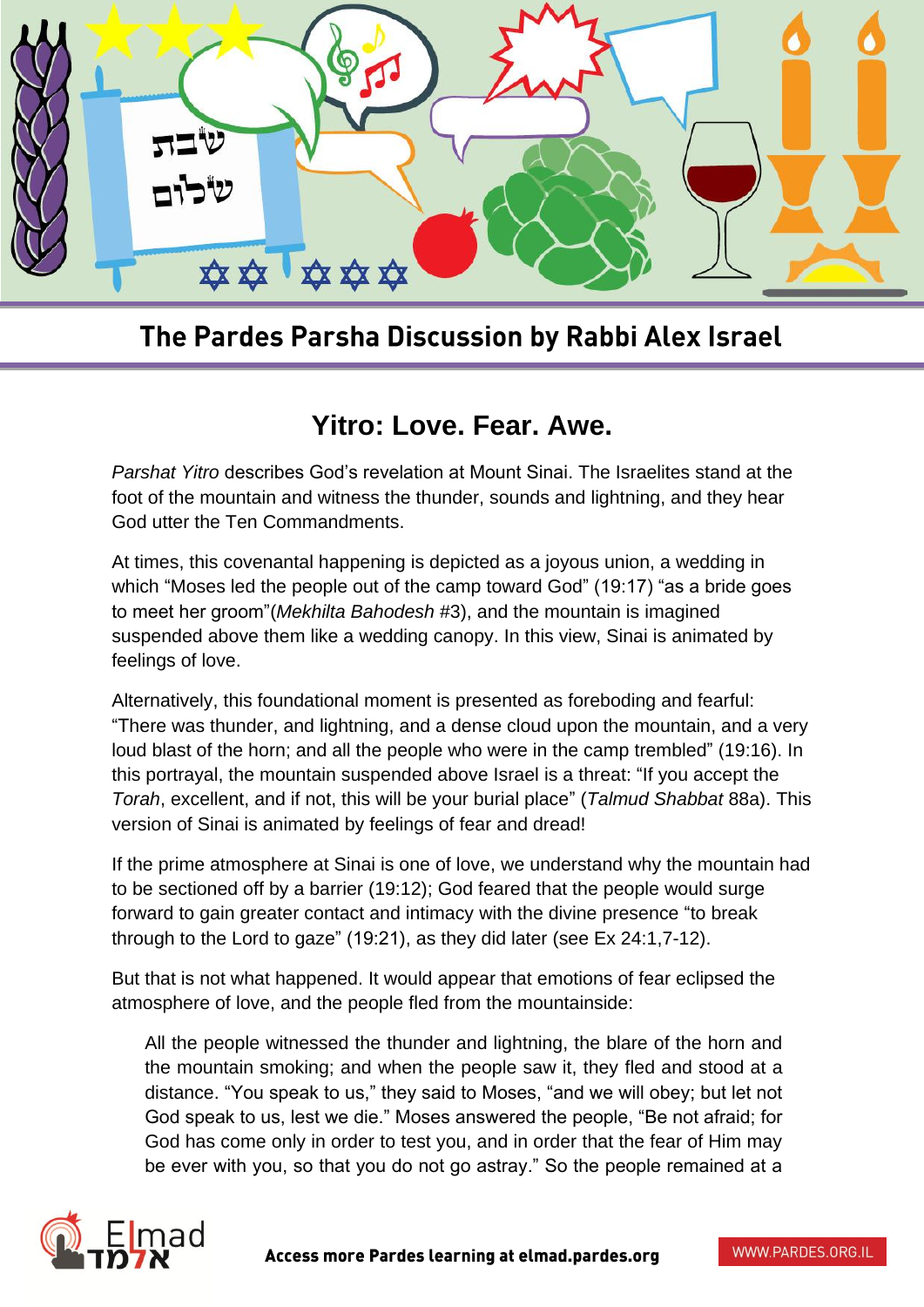

distance, while Moses approached the thick cloud where God was. (20:15- 18).

Moses tried to persuade the nation to come closer, but they "remained at a distance." They were frightened.

The Israeli poet, Yehuda Amichai, has a wonderful poem in which he wonders why God needed to create such a scary and daunting spectacle. Why was this formative event choreographed to be so frightening? Here is Amichai:

My father was God and did not know it. He gave me

The Ten Commandments

neither in thunder nor in fury; neither in fire nor in cloud, But rather in gentleness and love. And he added caresses and kind words, and he added "I beg You," and "Please." And he sang "keep" and "remember"

in a single melody. And he pleaded and cried quietly between one utterance and the next ,

"Do not take the name of God in vain," do not take it, not in vain,

I beg you, "do not bear false witness against your neighbor." And he hugged me tightly and whispered in my ear,

"Do not steal. Do not commit adultery. Do not murder." And he put the palms of his open hands,

On my head with the Yom Kippur blessing: "Honor, Love; That your days might be long

On the earth." And my father's voice was white like the hair on his head…

## *So here we begin our discussion*

- 1. Why did the Revelation at Sinai have to be so scary?
- When Israel fled from the foot of the mountain, did that make the Revelation at Sinai a success or a failure?
- 2. Yehuda Amichai prefers to learn his Ten Commandments from a loving, gentle, musical father, rather than an imposing, thunderous and furious God. He suggests that we do not need a God of revelation; just a good father. {BTW Amichai grew up religious and left religious observance.}
- Do we, as human beings, as children, learn more by love or by fear? By threats or rewards?
- Is fear of God a positive religious emotion? How so?